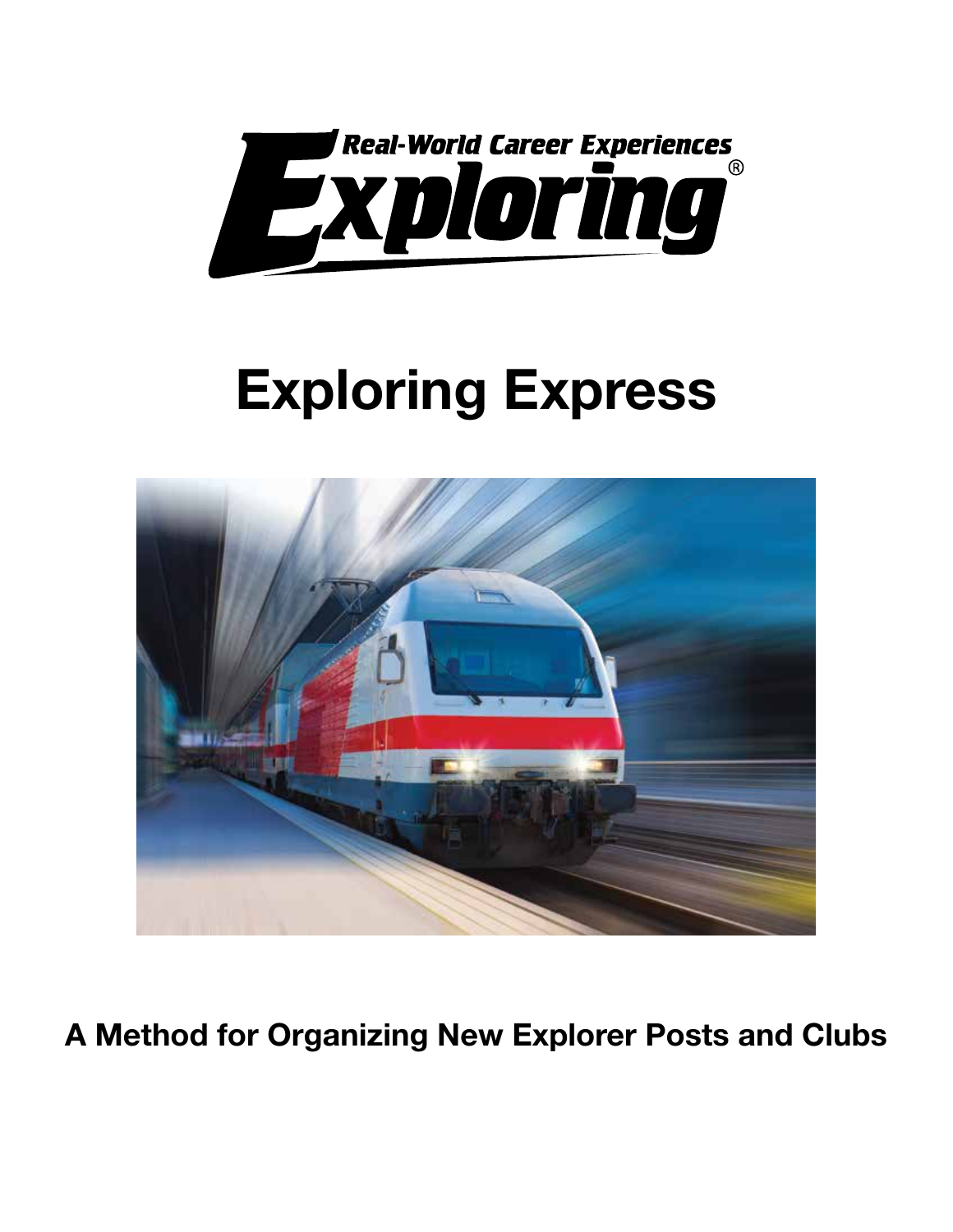# Table of Contents

| Frequently Asked Questions by CEOs and School Administrators  10 |  |
|------------------------------------------------------------------|--|
|                                                                  |  |
|                                                                  |  |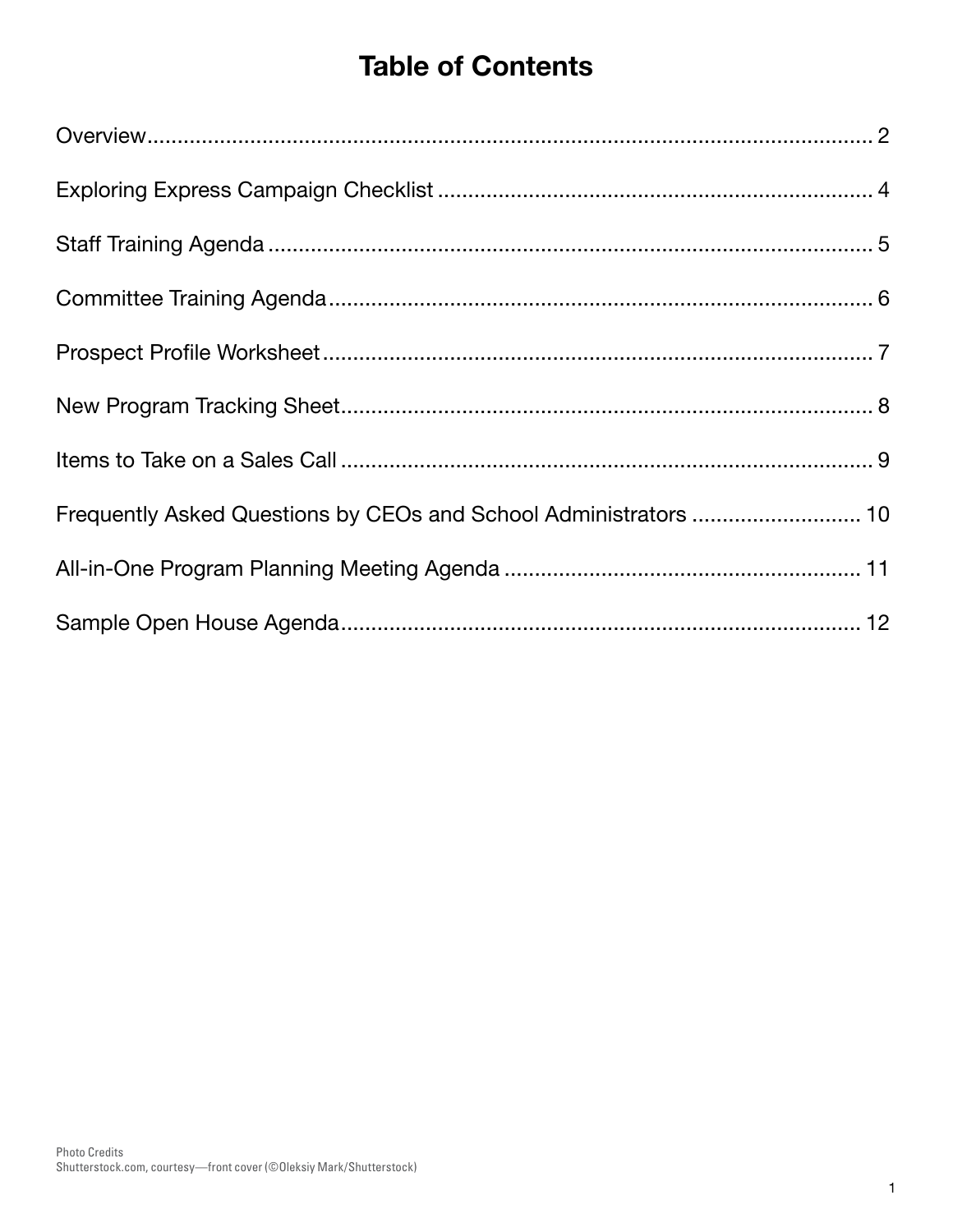# **Overview**

Climb aboard and take a ride on the Exploring Express. The experiences provided through Exploring will engage the members in career orientation activities. You will be offering new programs that may shape the future careers of hundreds of youth across the United States. So join us, take a seat, and enjoy the ride.

### What Is It?

The Exploring Express Campaign is a plan specifically designed to organize new Explorer posts and clubs that involve community resources. The purpose behind the campaign centers on the following:

- Researching the career interests of the students
- Identifying prospective community organizations
- Involving volunteers in the process
- Organizing new posts and clubs
- Cultivating relationships in the community
- Reinforcing the message of Exploring

### What Are the Benefits?

- Employees and volunteers receive sales call training.
- New posts and clubs are added, involving more youth.
- Exploring becomes part of the council's strategic plan.

### What Should Your Council Do?

- Agree to conduct the Exploring Express Campaign day.
- Set dates for the campaign with your area director.
- Contact the National Alliances Team to request specific national support.
- Decide which communities and organizations to contact.
- Involve the volunteers who will participate in making sales calls.
- Set training dates for staff and new volunteer organizers.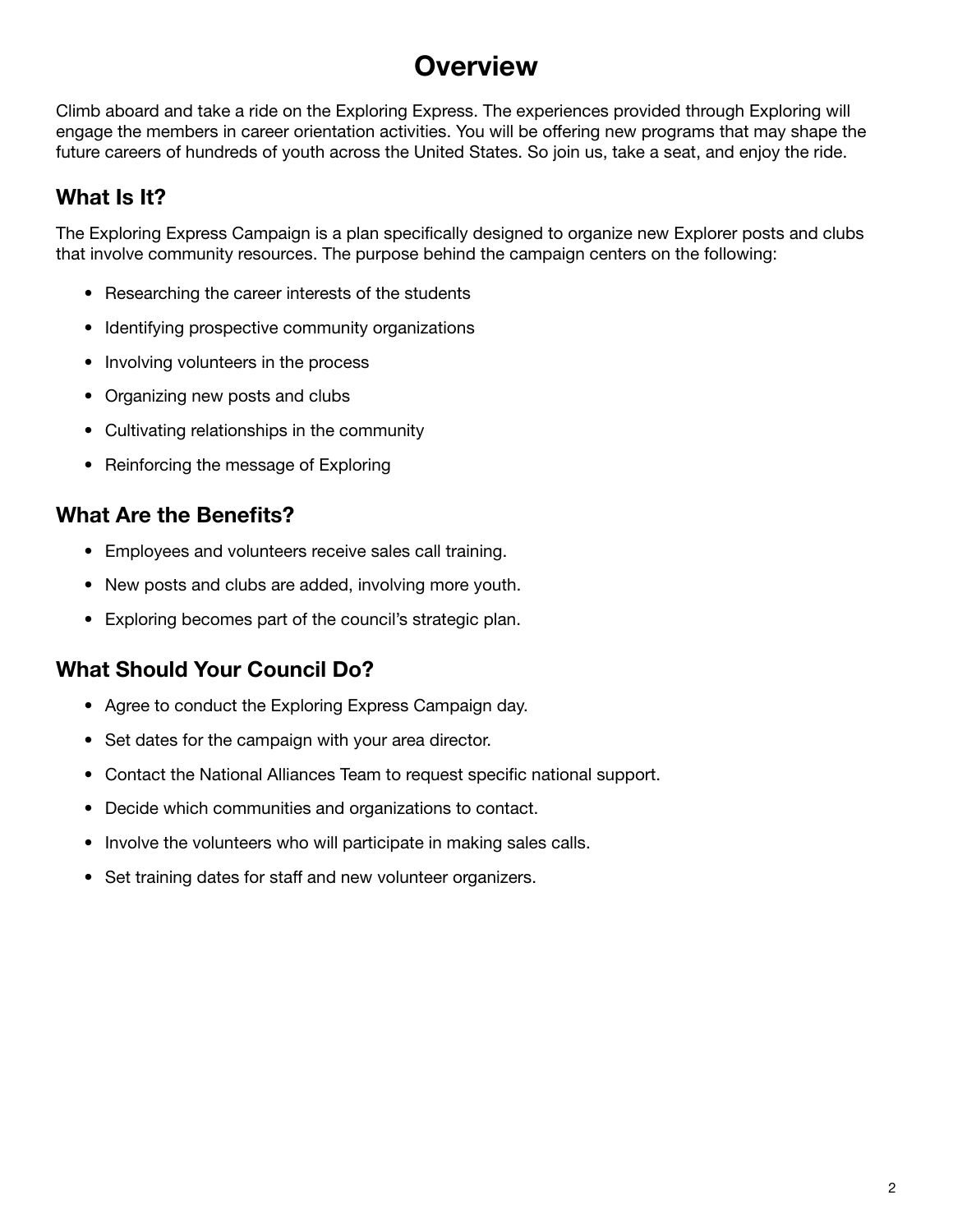### **Summary**

This council-generated campaign is focused on researching the career interests of students, identifying participating organizations, and recruiting volunteers for the sales calls.

### How Does It Work?

- The Exploring Express Campaign begins with staff training.
- A special training session is conducted for volunteers.
- Appointments with post and club prospects are conducted. All professional staff, including management, and volunteers are involved in making the sales calls.
- Volunteers and council staff report back after all of their visits.

### National Support

The National Exploring Team will support each council through the following:

- Sign-up sheets
- Sample training agendas
- Sample invitation letters
- Promotional fliers and posters
- Marketing brochures/new Exploring sales kits
- Training of staff and volunteers
- Ride-alongs with national staff
- Coaching
- Webinars

### **Requirements**

- Turn in Exploring Express Campaign sign-up sheets to council office.
- Turn in Reporting Progress sheets to council office.

### **Criteria**

- Every team (professional and volunteer) makes a minimum of 10 calls and organizes four posts and/or clubs during the campaign.
- Turn in completion sheet 60 days after the campaign occurs, prior to December 31, 2016.

### **Recognition**

- National Exploring Express Recognition Certificate
- Recognition on national Exploring website

For more information, go to www.exploringexplosion.org.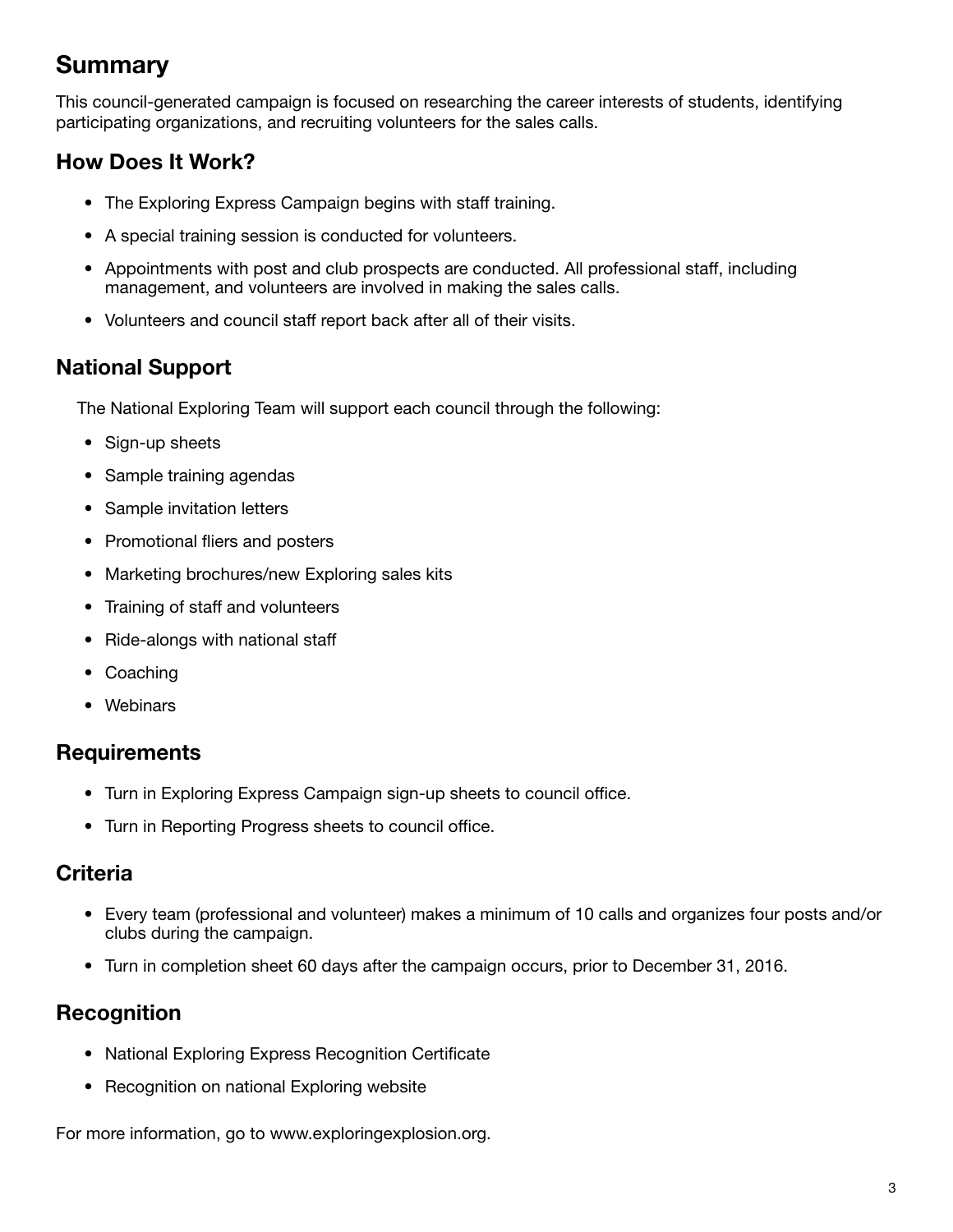# Exploring Express Campaign Checklist

- $\square$  Council management agrees to conduct campaign
- $\square$  Scout executive contacts regional/national representatives to schedule Exploring Express
- $\square$  Staff orientation
- $\square$  New program organizers are recruited
- $\square$  New program prospects are identified
- $\square$  New program organizers are invited to committee training
- $\square$  Mentor/manager assigned to each team
- $\square$  New program appointments are scheduled
- $\square$  Materials are prepared for trainings
- □ Results from Career Interest Surveys
- $\square$  Committee training (same day as staff training)
- $\square$  Campaign day and report meeting
- $\square$  Thank you letters to committee members and executive officers
- $\square$  Staff/committee follow-up
- □ All-in-One Program Planning Meeting with all newly committed organizations
- $\square$  Open house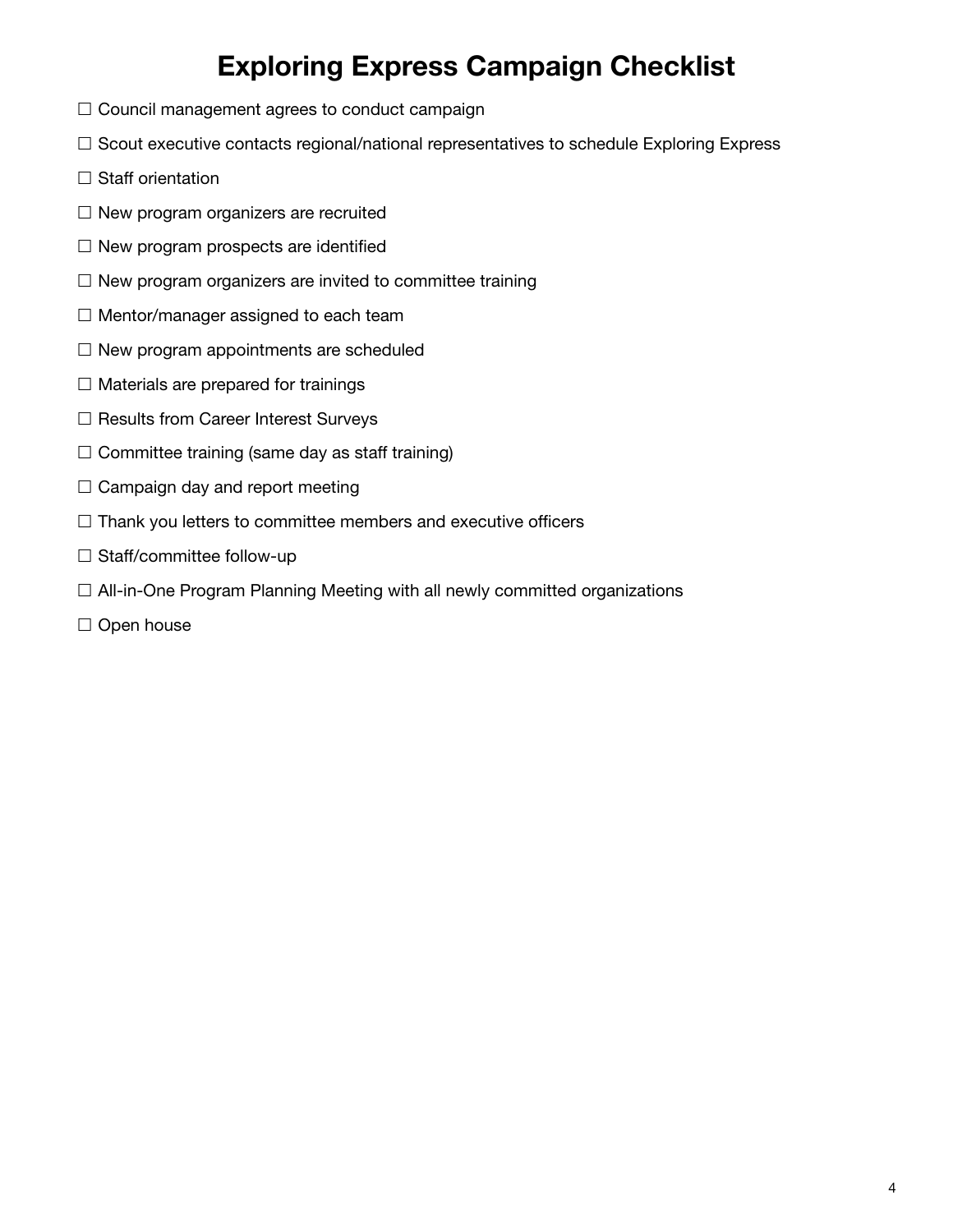# Staff Training Agenda

(2 hours; suggested items: A/V equipment, laptops, Wi-Fi)

| A. Opening Remarks and Introductions        | <b>Exploring Chair</b>           |
|---------------------------------------------|----------------------------------|
| <b>B. Exploring Overview</b>                | <b>Exploring Chair</b>           |
| • Twelve career fields                      |                                  |
| • Five program emphases                     |                                  |
| Memorandum of Understanding<br>$\bullet$    |                                  |
| • Adult leadership                          |                                  |
| • Youth participation                       |                                  |
| C. Four Phases of Organizing a Post or Club | <b>Professional Staff Member</b> |
| • Research                                  |                                  |
| • Leadership                                |                                  |
| • Program                                   |                                  |
| • Participation                             |                                  |
| D. Exploring Express Review                 | <b>Exploring Express Chair</b>   |
| • Campaign review                           |                                  |
| • Career Interest Surveys                   |                                  |
| Timeline<br>$\bullet$                       |                                  |
| • Coordinating appointments with volunteers |                                  |
| Progress reports<br>$\bullet$               |                                  |
| E. Review CEO Questions                     | <b>Professional Staff Member</b> |
| • Role-play sales call                      |                                  |
| F. Questions                                | <b>Exploring Express Chair</b>   |
| G. Closing Remarks                          | <b>Exploring Chair</b>           |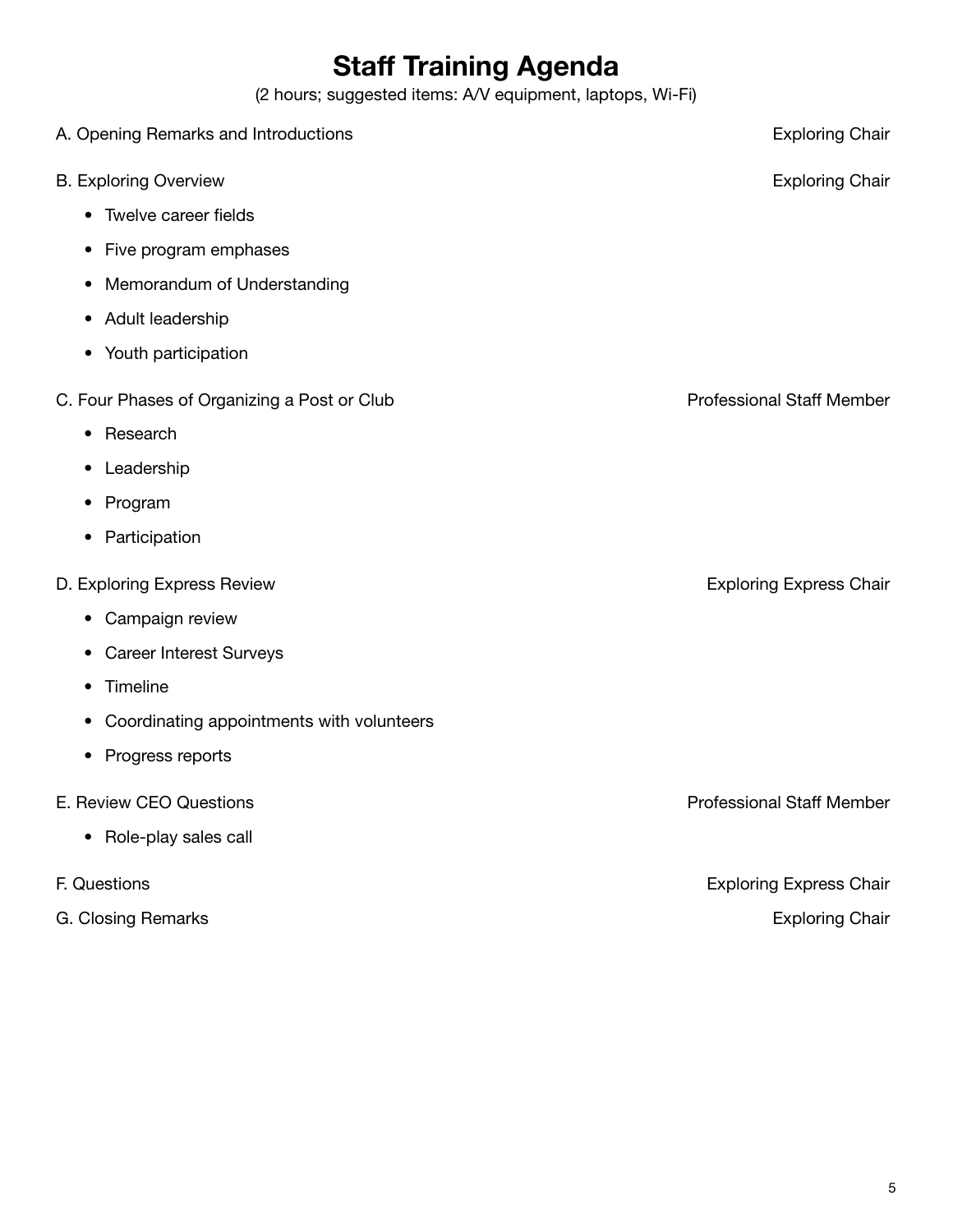# Committee Training Agenda

(2 hours; suggested items: A/V equipment, laptops, Wi-Fi)

| A. Opening Remarks and Introductions                              | <b>Exploring Chair</b>           |
|-------------------------------------------------------------------|----------------------------------|
| <b>B. Exploring Overview</b>                                      | <b>Exploring Chair</b>           |
| Twelve career fields<br>$\bullet$                                 |                                  |
| Five program emphases<br>$\bullet$                                |                                  |
| Memorandum of Understanding<br>$\bullet$                          |                                  |
| Adult leadership<br>$\bullet$                                     |                                  |
| Youth participation<br>$\bullet$                                  |                                  |
| C. Four Phases of Organizing a Post or Club                       | <b>Professional Staff Member</b> |
| Research<br>$\bullet$                                             |                                  |
| Leadership<br>٠                                                   |                                  |
| Program<br>$\bullet$                                              |                                  |
| Participation<br>$\bullet$                                        |                                  |
| D. Exploring Express Review                                       | <b>Exploring Express Chair</b>   |
| Campaign review<br>$\bullet$                                      |                                  |
| <b>Career Interest Surveys</b><br>$\bullet$                       |                                  |
| Timeline<br>$\bullet$                                             |                                  |
| Coordinating appointments with volunteers<br>$\bullet$            |                                  |
| Progress reports<br>٠                                             |                                  |
| E. Review CEO Questions                                           | <b>Professional Staff Member</b> |
| Role-play sales call<br>$\bullet$                                 |                                  |
| F. Strategy Break-out Sessions                                    | <b>District Teams</b>            |
| Review timeline<br>$\bullet$                                      |                                  |
| Review Career Interest Survey results (if available)<br>$\bullet$ |                                  |
| Start to develop prospect list<br>$\bullet$                       |                                  |
| G. Questions                                                      | <b>Exploring Express Chair</b>   |
| H. Closing Remarks                                                | <b>Exploring Chair</b>           |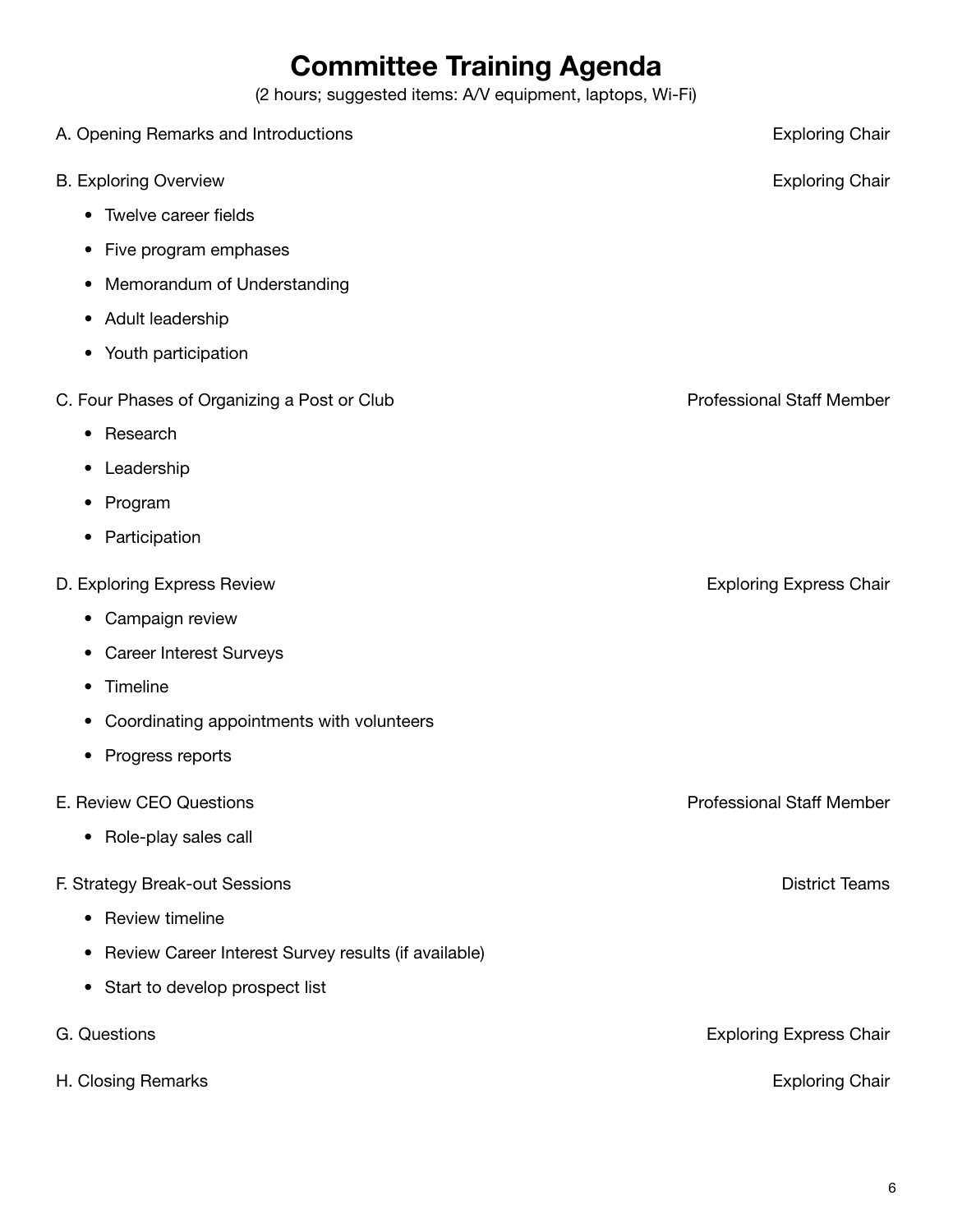# **Prospect Profile Worksheet**

| 1. | Organization:                                                                                                                 |                                  |  |  |  |  |
|----|-------------------------------------------------------------------------------------------------------------------------------|----------------------------------|--|--|--|--|
|    |                                                                                                                               |                                  |  |  |  |  |
|    |                                                                                                                               |                                  |  |  |  |  |
|    |                                                                                                                               |                                  |  |  |  |  |
|    |                                                                                                                               |                                  |  |  |  |  |
|    |                                                                                                                               |                                  |  |  |  |  |
|    | Has the organization had an Explorer post or club within the past five years? ________ Yes _______ No                         |                                  |  |  |  |  |
|    | Within the past 10 years? ____________ Yes ____________ No                                                                    |                                  |  |  |  |  |
| 2. | <b>Chief executive officer/president:</b>                                                                                     |                                  |  |  |  |  |
|    |                                                                                                                               |                                  |  |  |  |  |
|    |                                                                                                                               |                                  |  |  |  |  |
|    |                                                                                                                               |                                  |  |  |  |  |
|    |                                                                                                                               |                                  |  |  |  |  |
| 3. | <b>Members with Exploring background:</b>                                                                                     |                                  |  |  |  |  |
|    |                                                                                                                               |                                  |  |  |  |  |
|    |                                                                                                                               |                                  |  |  |  |  |
|    |                                                                                                                               |                                  |  |  |  |  |
| 4. | Other similar organizations that are participating organizations:                                                             |                                  |  |  |  |  |
|    | <u> 2000 - Jan James James James James James James James James James James James James James James James James J</u><br>Name: | Chief executive officer: _______ |  |  |  |  |
|    |                                                                                                                               |                                  |  |  |  |  |
|    |                                                                                                                               |                                  |  |  |  |  |
| 5. | Total available Exploring-age youth: Posts ___________________Clubs _____________                                             |                                  |  |  |  |  |
| 6. |                                                                                                                               |                                  |  |  |  |  |
| 7. |                                                                                                                               |                                  |  |  |  |  |
| 8. |                                                                                                                               |                                  |  |  |  |  |
|    |                                                                                                                               |                                  |  |  |  |  |
|    |                                                                                                                               |                                  |  |  |  |  |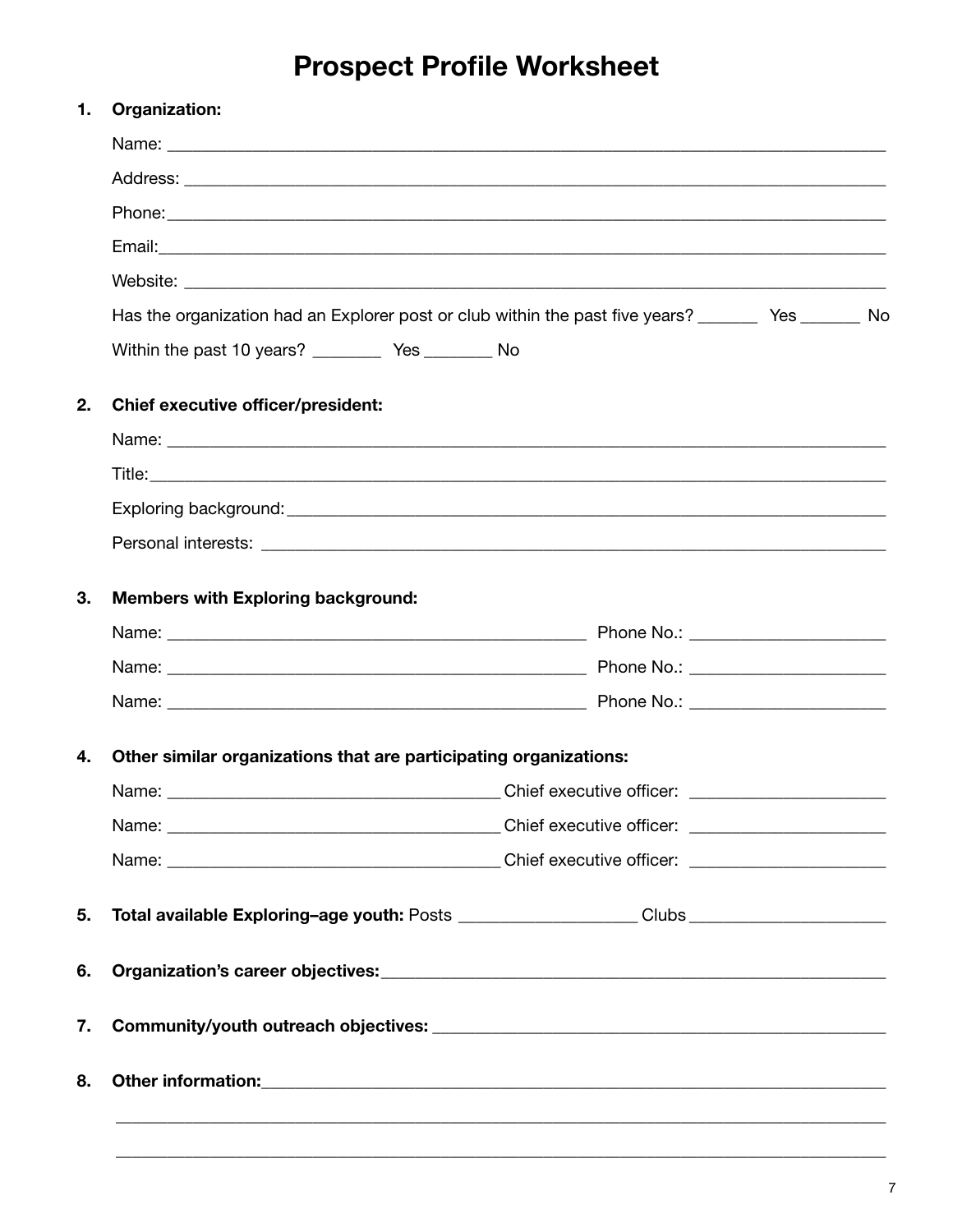# New Program Tracking Sheet

District \_\_\_\_\_\_\_\_\_\_\_\_\_\_\_\_\_\_\_\_\_\_\_\_\_\_\_\_\_\_\_

Council \_\_\_\_\_\_\_\_\_\_\_\_\_\_\_\_\_\_\_\_\_\_\_\_\_\_\_\_\_\_\_

|                                                      |              | Dates Completed |              |                |  |
|------------------------------------------------------|--------------|-----------------|--------------|----------------|--|
| Participating Organization<br>Post or Club Organizer | $\mathbf{1}$ | $\overline{2}$  | $\mathbf{3}$ | $\overline{4}$ |  |
|                                                      |              |                 |              |                |  |
|                                                      |              |                 |              |                |  |
|                                                      |              |                 |              |                |  |
|                                                      |              |                 |              |                |  |
|                                                      |              |                 |              |                |  |
|                                                      |              |                 |              |                |  |
|                                                      |              |                 |              |                |  |
|                                                      |              |                 |              |                |  |
|                                                      |              |                 |              |                |  |
|                                                      |              |                 |              |                |  |
|                                                      |              |                 |              |                |  |
|                                                      |              |                 |              |                |  |
|                                                      |              |                 |              |                |  |
|                                                      |              |                 |              |                |  |
|                                                      |              |                 |              |                |  |
|                                                      |              |                 |              |                |  |
|                                                      |              |                 |              |                |  |
|                                                      |              |                 |              |                |  |
|                                                      |              |                 |              |                |  |
|                                                      |              |                 |              |                |  |
|                                                      |              |                 |              |                |  |
|                                                      |              |                 |              |                |  |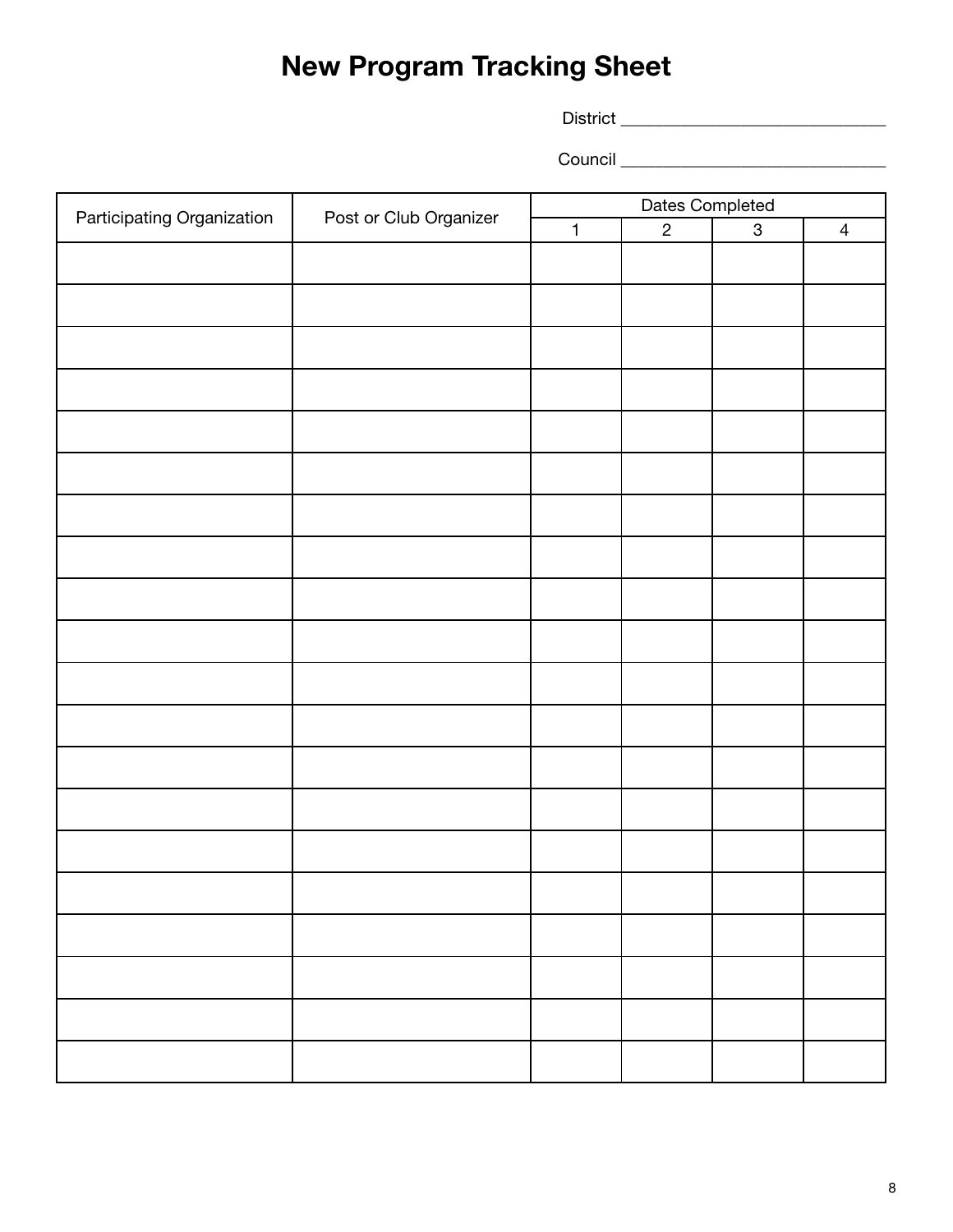### Items to Take on a Sales Call

- 1. Community leader/volunteer
	- Leverage connections, relationships, and credibility
- 2. Exploring Sales Kit, No. 800-420/SKU 622999
- 3. "Prepared especially for \_\_\_\_\_\_\_\_\_\_\_\_\_\_\_\_\_\_\_\_\_\_\_\_\_\_" cover page
	- Templates for each career field found on LFL internal website: Exploring > Marketing > Making a Sales Call
	- Download and customize for your prospect's name and organization
- 4. Promotional insert (by career field)
	- Available from the National Distribution Center

| <b>Description</b>            | No.     | <b>Description</b>                  | No.     |
|-------------------------------|---------|-------------------------------------|---------|
| <b>Arts and Humanities</b>    | 800-461 | Health                              | 800-312 |
| Aviation                      | 800-443 | Law Enforcement                     | 800-700 |
| <b>Business</b>               | 800-463 | Law, Government, and Public Service | 800-426 |
| Communications                | 800-460 | Science                             | 800-493 |
| Engineering                   | 800-993 | <b>Skilled Trades</b>               | 800-703 |
| <b>Fire/Emergency Service</b> | 800-701 | <b>Social Services</b>              | 800-462 |
| <b>General Explorer</b>       | 800-992 | General Explorer (Spanish)          | 800-034 |
| Middle School Explorer Clubs  | 800-046 |                                     |         |

- 5. Summary career interest data
	- Downloaded locally from Student Career Interest Survey Report Generator OR collected from schools' own surveys or database
	- Best choice is Individual Career Field Summary (provides numbers of students interested in careers in each specific career field)
	- Second best choice is Career Summary by Council for all careers (provides top career interests from all career fields)
- 6. Exploring Memorandum of Understanding
	- Found on LFL internal website: Exploring > Forms > New Posts, Clubs, Renewals, Applications
- 7. Career Opportunities Worksheet
	- Found on LFL internal website: Exploring > Services > How to Start a Post
	- Provides program ideas
- 8. Adult application
	- To make prospects aware that criminal background checks are required of adults
	- Adult application: No. 524-010
- 9. Business card
	- So they know how to contact you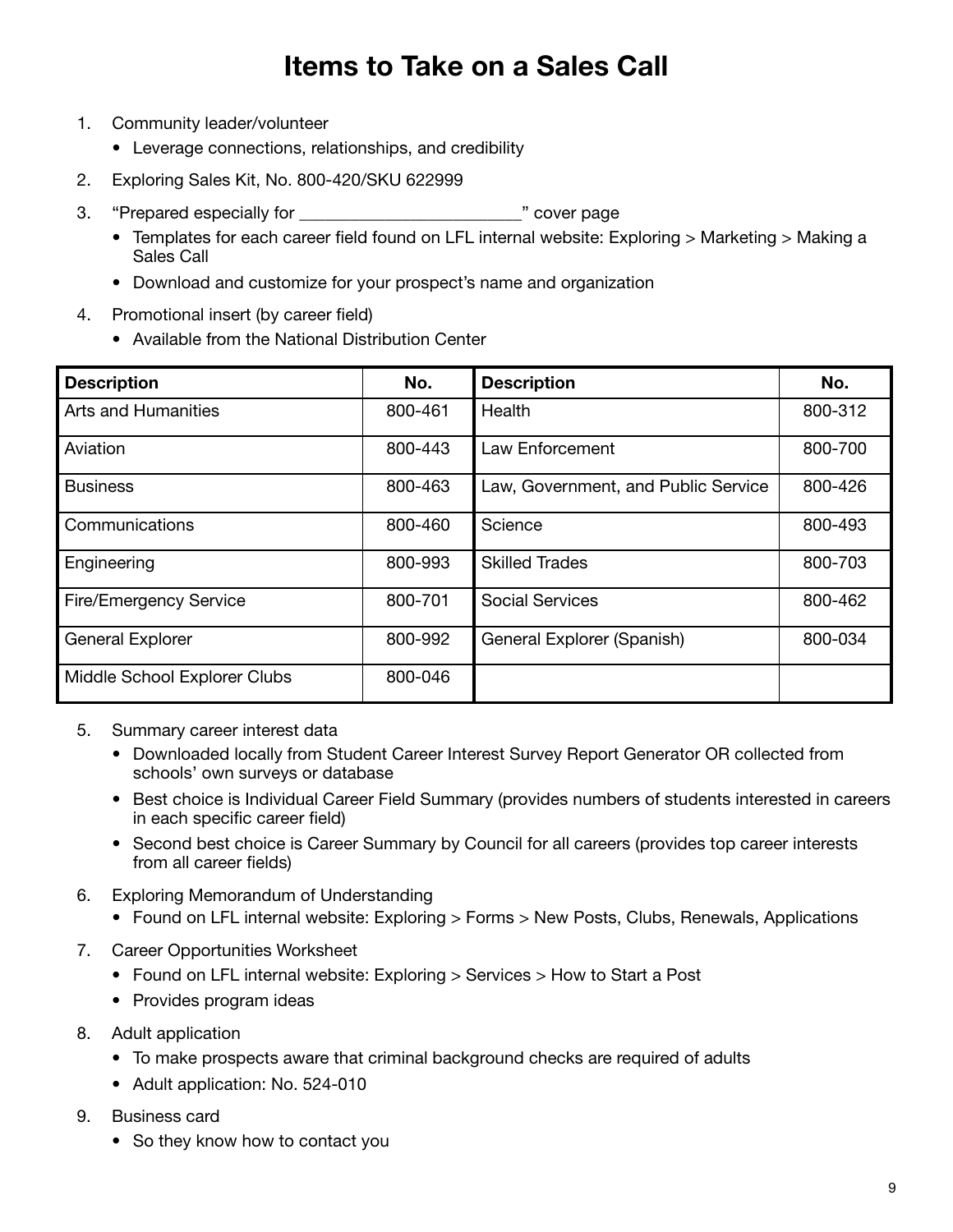# Frequently Asked Questions by CEOs and School Administrators

#### 1. How many adults?

For posts, at least four adults, but seven or eight is better because people have business travel, work projects, sick children, … and many hands make light work. That makes sense to you, right? (*Get the CEO to verbally agree—now it becomes his or her idea.)*

For clubs, at least two adults, but five or six is better.

#### 2. How much time?

Most posts meet once or twice a month for an hour, hour and a half, or two hours—whatever works for your company or your school. Most clubs meet once a month.

#### 3. How much money?

There is a \$40 general liability insurance fee annually for the post or club, plus \$24 per youth and adult, but you may consider charging slightly more for snacks, postage, activities, etc.

Also consider the cost of equipment and gear. Keep in mind that the participants can help offset the cost of equipment through membership fees set by you and through fundraising efforts.

The council has structured fundraising events every year that you can take advantage of rather than having to organize your own fundraisers.

#### 4. How many kids?

Most posts and clubs have around 25 to 35 youth, but how many would your company like to work with? *(If talking to a fire chief, scale down to 12 to 15 because they are immediately thinking of how many sets of \$1,000 "bunker gear" they need, and 25 to 35 may scare them.)*

*Whatever number the CEO/school administrator answers with, respond: Is that how many registered or how many showing up at every meeting?* They will not all be here every time because of homework, part-time jobs, etc. So how many would you like at every meeting?

*Whatever number the CEO answers for attending every meeting, they will want to have eight to 10 more registered to allow for those who will not always attend.*

#### 5. What would we do?

The magic is in providing hands-on activities so Explorers know what it means to be a *(insert career).* For example, they might learn *(give three to four examples for that career field from the Career Opportunities Worksheet).* They can read books and watch videos, but where else but here can they get hands-on experience? Keep it simple. We have techniques to help develop activities.

Clubs also have access to the sixth-, seventh-, and eighth- grade career education curriculum books with dozens of lesson plans in each guidebook. This is free of charge to the participating organization. Lesson plans meet state education standards and can be used to supplement the interactive activities of the Explorer Club program.

#### 6. What's the next step?

*This is a "buying" question. It indicates that the CEO/school administrator has received satisfactory answers to the previous questions and is interested in progressing.*

The first thing we need to do is brief your key management staff at an All-in-One Program Planning Meeting. At the meeting, we will explain how Exploring helps young people, complete paperwork and training, and plan your first program calendar. Could we schedule that for some time in the next two to three weeks?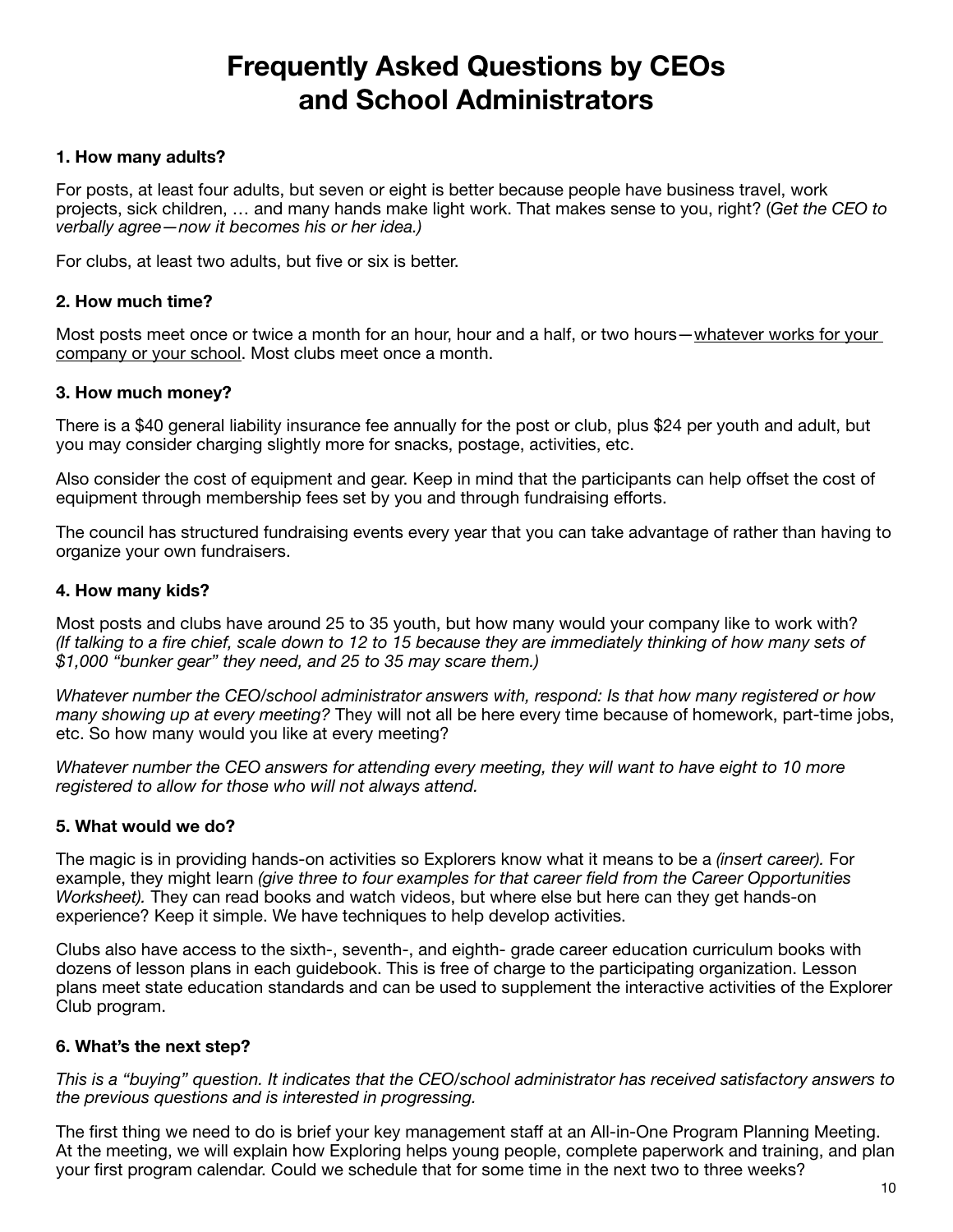# All-in-One Program Planning Meeting

This meeting is led by the Exploring executive and/or committee member and is scheduled for one of two reasons: to get a new post or club up and running or to restart a lagging post or club. (Refer to the Exploring Express Campaign Checklist.) Allow two to three hours for this meeting and be sure ALL post or club committee members (past and potential) are present.

| <b>Agenda Item</b>                                                                                                   | <b>Form/Resource</b>                                                                                                                                                                                                                                                                                | <b>Time</b>      | <b>Notes</b>                                                                                                                                                           |
|----------------------------------------------------------------------------------------------------------------------|-----------------------------------------------------------------------------------------------------------------------------------------------------------------------------------------------------------------------------------------------------------------------------------------------------|------------------|------------------------------------------------------------------------------------------------------------------------------------------------------------------------|
| Welcome and introductions                                                                                            | Allow everyone to<br>introduce themselves.                                                                                                                                                                                                                                                          | 5 min            | Ask for volunteer to act as<br>secretary and take minutes.                                                                                                             |
| Complete forms with signatures<br>AND position codes.                                                                | <b>MOU</b><br>Application for Participation<br>(new posts and clubs)<br>Adult applications<br>Form 28-573 (background<br>check exemption)<br>Training log for registrar                                                                                                                             | $10$ min         | Prefill forms as much as<br>you can to save time.                                                                                                                      |
| Training:<br>Review MyParticipation.org<br>Youth Protection training<br>for Exploring<br>Basic adult leader training | Internet access, computer,<br>projector, screen, training DVD<br>(or online)                                                                                                                                                                                                                        | 45 min           | Ask for questions after<br>each training session.                                                                                                                      |
| <b>Review JTE Post/Club</b><br><b>Scorecard and Career</b><br>Achievement Award.                                     | Form available from MyBSA ><br>Resources > LFL > Exploring ><br>Program > Awards                                                                                                                                                                                                                    | $10$ min         | Make enough copies<br>for everyone!                                                                                                                                    |
| Brainstorm for interactive<br>hands-on activities that can<br>be done with middle and<br>high schoolers.             | Marker board or easel pad<br>of paper, markers, Career<br>Opportunities Worksheet, Career<br><b>Achievement Award</b>                                                                                                                                                                               | $15 - 20$<br>min | Write down ALL ideas. List<br>at least 20 activities.                                                                                                                  |
| Select the best four or five<br>activities to be facilitated at the<br>open house.                                   | Exploring Guidebook, chapter 3                                                                                                                                                                                                                                                                      | 5 min            | Conduct short versions<br>of these activities in<br>round-robin-style at the<br>open house.                                                                            |
| Enter the best activities<br>from the list into the post or<br>club calendar.                                        | Blank sample calendars                                                                                                                                                                                                                                                                              | 15 min           | Select activities from<br><b>Career Opportunities</b><br>Worksheet, brainstorming<br>exercise, and Career<br>Achievement Award.                                        |
| Delegate action items to<br>all attendees and assign<br>committee positions.                                         | Exploring Guidebook, chapter 3                                                                                                                                                                                                                                                                      | $15 \text{ min}$ | For open house: Mail<br>invitation letters and make<br>invitation phone calls;<br>gather snacks, materials for<br>activities, clean copies of<br>calendar to hand out. |
| Closing                                                                                                              | Remind group members that they've created a solid plan that will make<br>a positive impact and prepare youth for their future as well as ours. The<br>hard part is over-just follow the plan! Offer your support and contact<br>information (or that of the service team) to the committee members. |                  |                                                                                                                                                                        |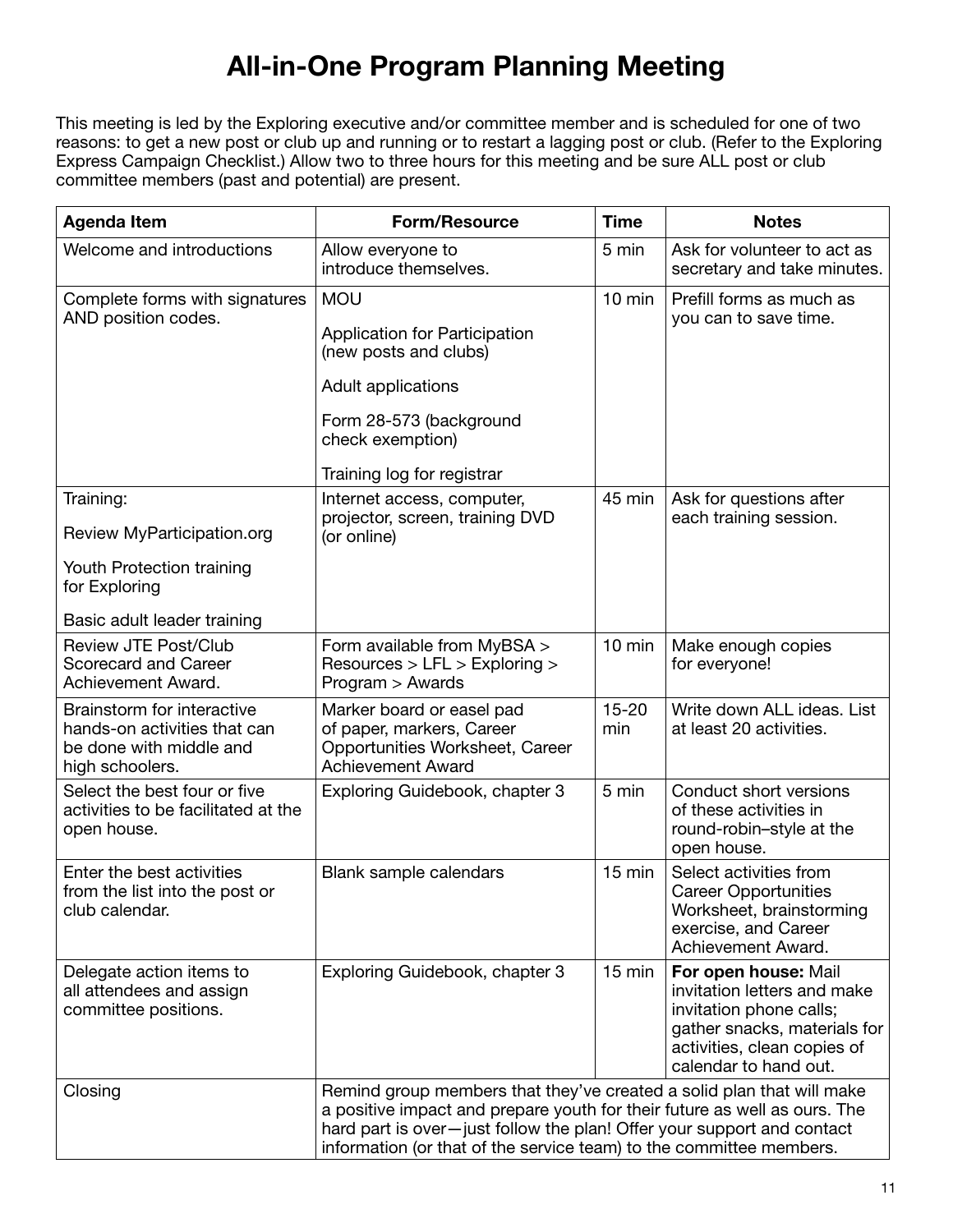### Sample Open House Agenda

#### 1. Greeters (15 minutes) prior to meeting start)

Greet the young people at the door. Welcome them, hand out nametags and program outline, and complete sign-in roster.

#### 2. Introduction and Welcome (3 minutes)

The post Advisor/club Sponsor starts the meeting with a welcome, and all members of the adult leadership team introduce themselves.

#### 3. Greetings From the Host (7 minutes)

The executive officer of the participating organization gives the group a brief background on the organization's interest in organizing an Exploring program and the organization's commitment to this post or club. This brief talk should be motivational in tone. Be sure to discuss the correct use of Exploring language with this person beforehand so that he or she feels comfortable and appears knowledgeable.

#### 4. Icebreaker (10 minutes)

Conduct an exercise that will help stimulate the participants to speak more freely by requiring everyone to talk for a few minutes. Activities such as the Interview game or Famous Person ID game will help to break the ice.

#### 5. Description of Exploring and Purpose of Explorer Post or Club (7 minutes)

Consider creative ways to explain the meaning of Exploring. For a new program, you could have a president from an existing post or club introduce Exploring.

#### 6. Description of Upcoming Program of Activities (3 minutes)

Distribute copies of your planned program, with dates and times, for the first three months of the post's or club's year. During this part of the meeting, you should explain the election of youth officers and their responsibility to lead the program of this Explorer post or club.

#### 7. Hands‐On Activity (30‐40 minutes)

Design a hands-on activity that each prospective member can participate in. This should be a new experience and one of the most fun activities planned for the post's or club's first three months.

#### 8. Participation Process (5 minutes)

Explain the participation process. Explain that the national participation fee includes liability insurance and activities, awards, and scholarships supported by Learning for Life. Display copies of Exploring literature.

#### 9. Invitation to Join (20 minutes)

Serve refreshments. Collect participation fees from those ready to join, and mark the sign-in roster "paid." Ask others to have their fees ready by the second meeting, and mark their names "not paid."

#### 10. Closing Comments (5 minutes)

Give a brief, motivational send-off. Be sure everyone knows the date, time, location, and program for the next meeting.

Post/Club Committee

Post Advisor/Club Sponsor

Executive Officer of Participating Organization

Post Advisor/Club Sponsor

Youth Representative

Associate Advisor of Program/Club Sponsor

Post/Club Committee

Associate Advisor of Administration/ Associate Sponsor

Post/Club Committee

Post Advisor/Club Sponsor